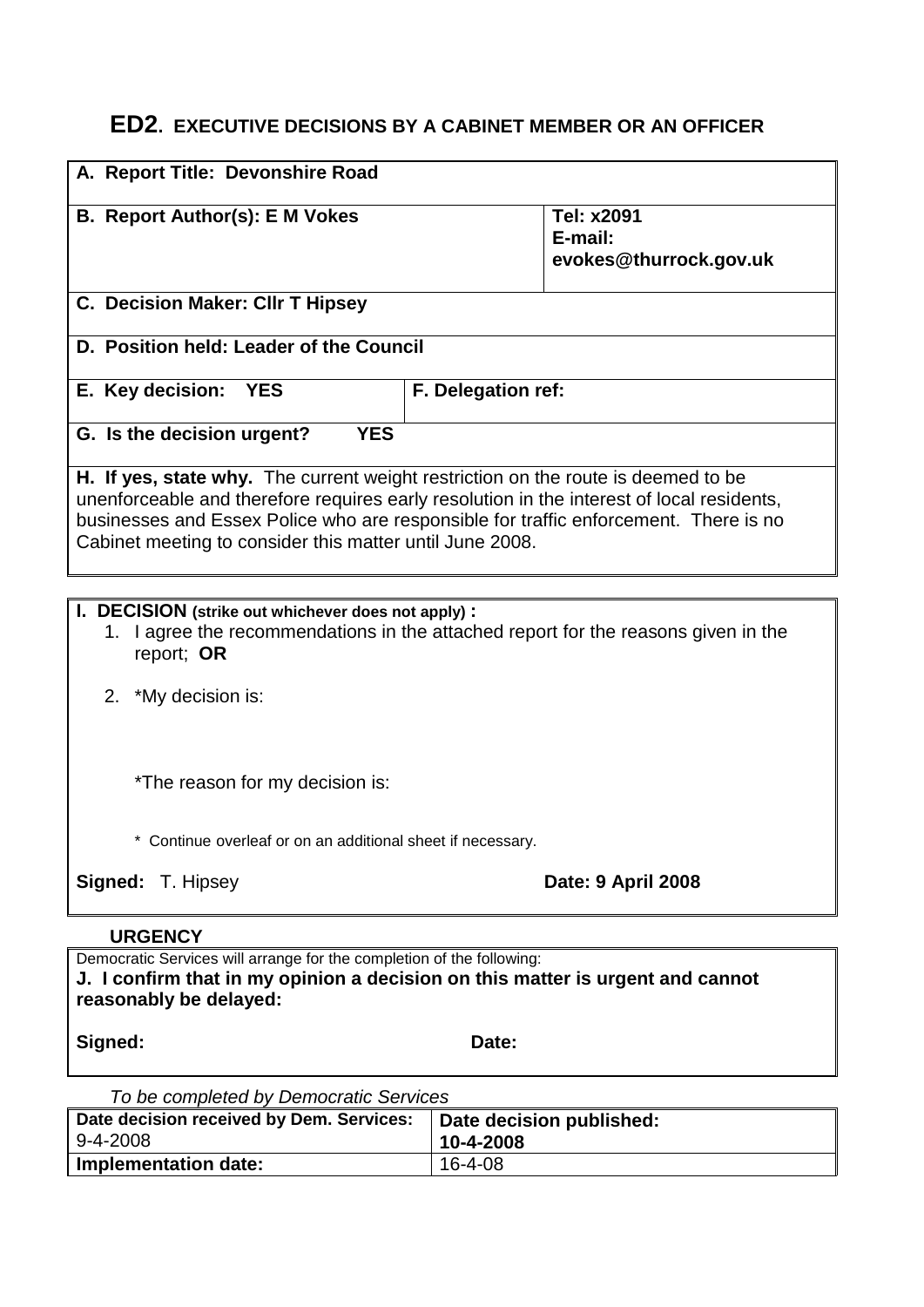**Relevant O & S Committee:**

## **A GUIDE TO THE PROCEDURE FOR MAKING AND RECORDING DECISIONS BY A CABINET MEMBER OR AN OFFICER**

### **INTRODUCTION**

The essential principle is that a decision by a Cabinet Member or an Officer takes the place of a conventional decision taken by full Cabinet. It must therefore be based upon an **Officer report** following the usual requirements for both content and consultation with other Heads of Services, including the Legal and Finance teams.

The report should contain a clear recommendation in the form of a resolution or minute.

The correct template should be used and is accessible through J:\Thurrock\Corporate Templates - Delegated Decision Proforma.

## **A and B. TITLE AND AUTHORS OF THE REPORT**

These should be the same as in the accompanying report and the Officer's contact details included.

## **C. NAME OF DECISION TAKER**

Name and initial

## **D. POSITION AND RESPONSIBILITY HELD**

This will be the area of responsibility for a Cabinet Member or the job title of an officer.

## **E. KEY DECISION**

There are procedures for Key Decisions. If in doubt, consult the Legal Section.

## **F. DELEGATION REFERENCE**

If the decision is being made by a Cabinet Member, the delegation will appear under the name/title of the Cabinet Member in Part 3.8 of the Constitution, eg "the Leader: Delegation (m)".

If the decision is to be made by an Officer, quote the relevant number in the Officer Delegation Scheme in Part 3.9 of the Constitution, eg 12.3.68.

#### **G and H. URGENCY**

Yes or No should be deleted as appropriate.

A "No" indicates that the normal call in rules will apply and the decision, once made, cannot be implemented for 5 working days.

If "Yes" is indicated the reason for the urgency must be stated. Democratic Services will contact the Chairman of the relevant Overview and Scrutiny Committee or the Mayor to agree that the matter is urgent and that, therefore, the usual call-in provisions will not apply.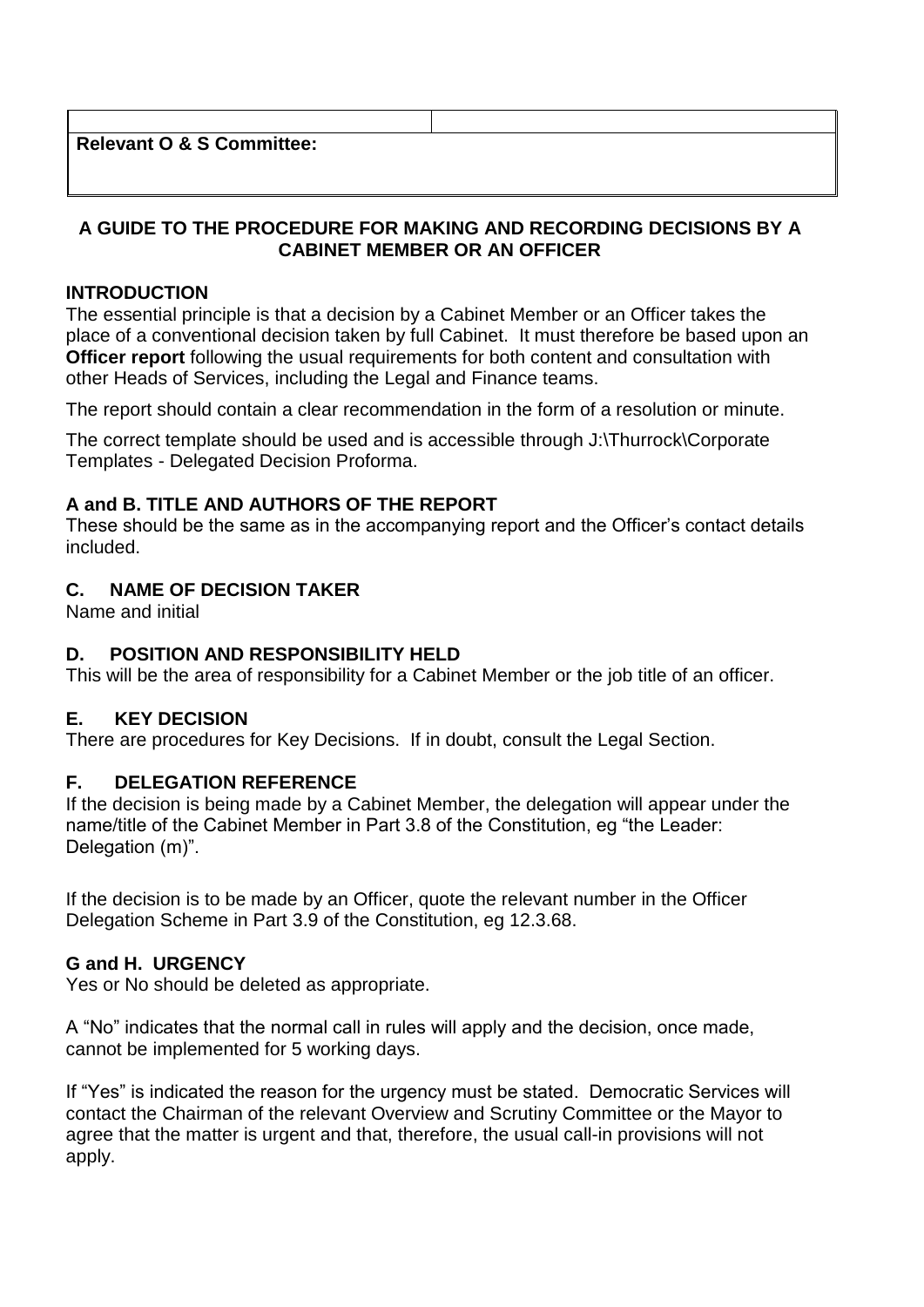## **I. DECISION**

For completion only by the person making the decision. If the recommendations in the accompanying report are correctly drafted, the decision will in the great majority of cases accord with the recommendation.

## **J. OVERVIEW AND SCRUTINY CHAIRMAN**

Democratic Services will consult the Chairman of the Overview and Scrutiny Committee or Vice-Chairman (or if they are unavailable the Mayor) to agree that a matter is urgent and cannot await call-in and scrutiny.

## **ACTION REQUIRED**

An Officer seeking a decision from a Cabinet Member or an Officer with the Delegated powers to make a Key Decision shall send a copy of the report together with Form KD to Democratic Services.

Democratic Services will check that it complies with procedures and then send two copies to the decision-maker (one for the decision-maker's retention) together with a return envelope and circulate the report in accordance with Administration Rules 11 and 12. The decision-maker will be asked not to make the decision until five clear days have passed (to allow time for representations) unless the special urgency procedures apply.

On receiving a signed decision from the decision-maker, Democratic Services will publish it. The implementation date (subject to call-in) will then be a further 5 working days later. The Officer seeking the decision will be notified as soon as the decision is cleared for implementation.

**Please note that taking a delegated decision should always be done in consultation with legal services – no delegated decision should be taken without their advice.**

**(Form ED2 can be found on J:\Thurrock\Corporate Templates)**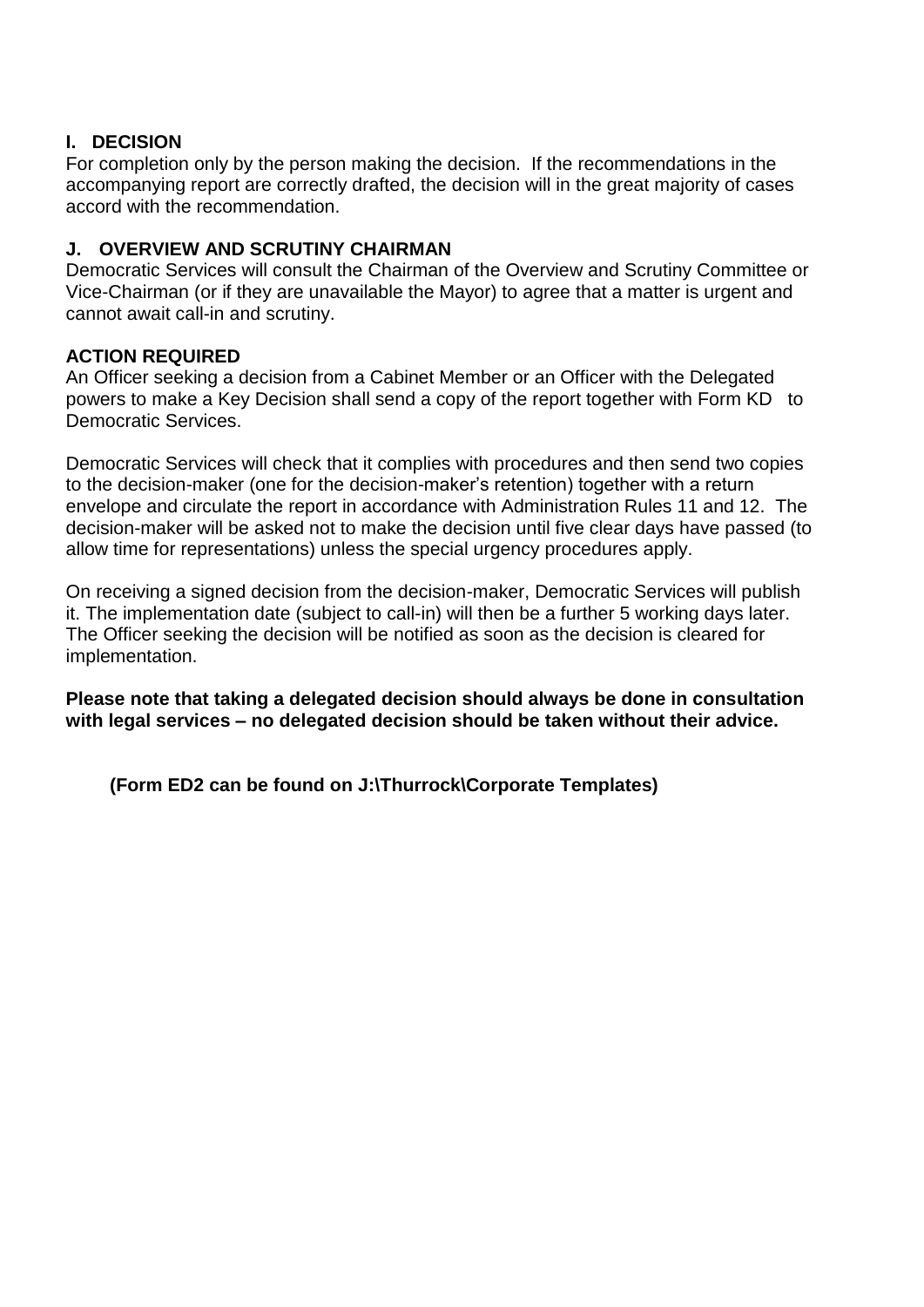| <b>April 2008</b>                                                                                                               |                          | <b>ITEM No.</b> |  |  |
|---------------------------------------------------------------------------------------------------------------------------------|--------------------------|-----------------|--|--|
| <b>Cabinet</b>                                                                                                                  |                          |                 |  |  |
| <b>DEVONSHIRE ROAD</b>                                                                                                          |                          |                 |  |  |
| Portfolio Holder: Cllr T Ojetola - Highways & Transport                                                                         |                          |                 |  |  |
| <b>Report Author:</b> E M Vokes – Transportation Manager                                                                        |                          |                 |  |  |
| <b>Accountable Head of Service:</b> A Millard – Head of Strategic Planning & Delivery                                           |                          |                 |  |  |
| Accountable Director: B Newman - Sustainable Communities Directorate                                                            |                          |                 |  |  |
| <b>Purpose:</b> To consider an Experimental Traffic Regulation Order to prohibit traffic<br>over 7.5 tonnes on Devonshire Road. |                          |                 |  |  |
| <b>Wards affected: Chafford &amp; North</b><br>Stifford, Grays Riverside, West<br><b>Thurrock &amp; South Stifford</b>          | <b>Key decision: Yes</b> |                 |  |  |
| This report is Public                                                                                                           |                          |                 |  |  |

## **1. RECOMMENDATIONS:**

- **1.1That an Experimental Traffic Order be made to prohibit traffic over 7.5 tonne from using Devonshire Road for a period of 12 months.**
- **1.2That a review of future land use and transport requirements in the vicinity of Devonshire Road be undertaken to inform a further report at the end of this period.**

## **2. INTRODUCTION:**

- **2.1 Chafford residents living near to Devonshire Road are currently requesting that measures be implemented on the road to reduce the impact of traffic on their properties.**
- **2.2 There have also been enquiries from Ward Members and businesses at the southern end of Devonshire Road enquiring as to the status of the 3.5 tonne weight limit that is signposted for the road.**
- **3. BACKGROUND:**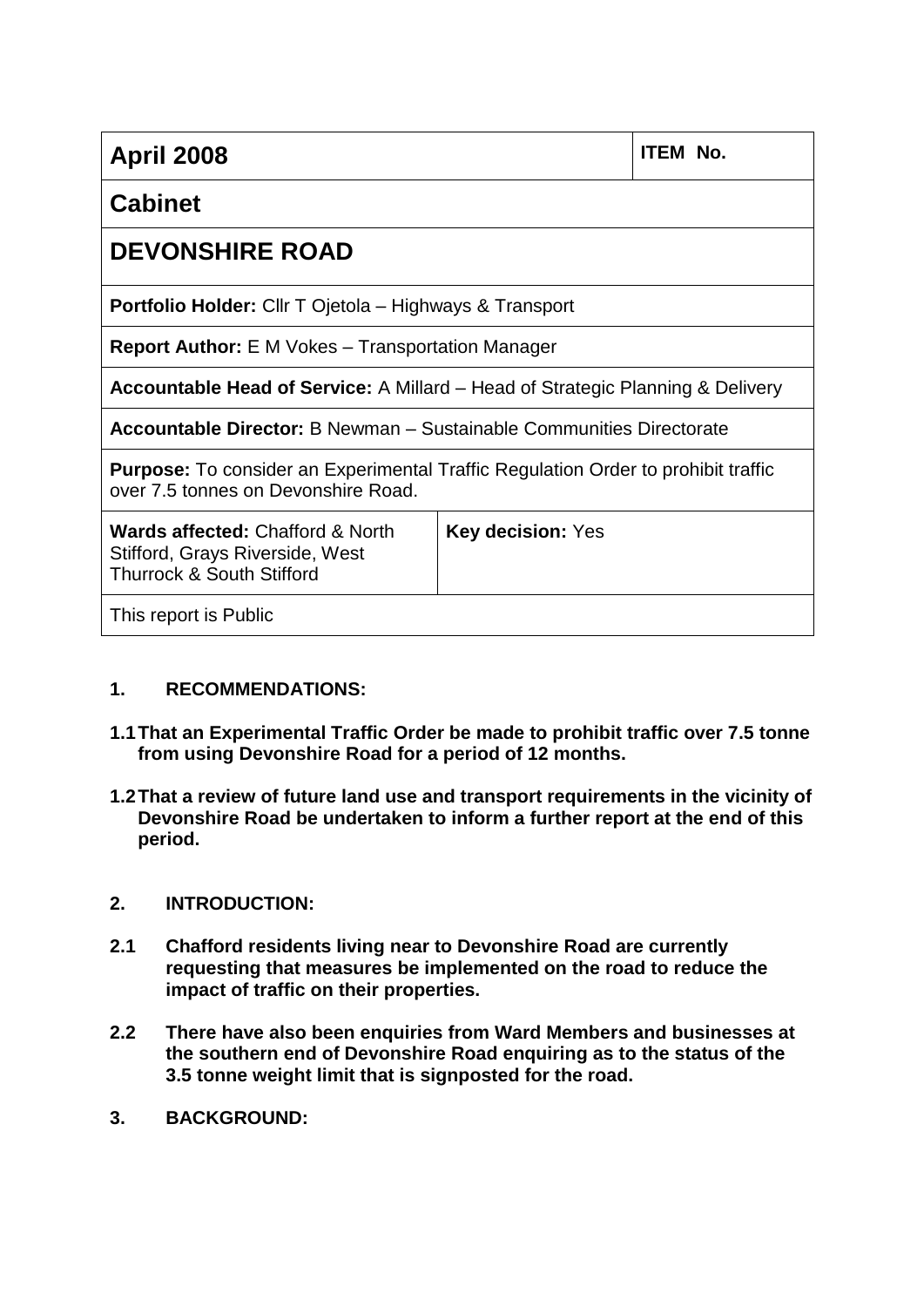- 3.1Devonshire Road was completed in 2003 as the eastern element of the West Thurrock Regeneration Ring Road, as established in the Thurrock Local Transport Plan 2001-2006. The road was developed to enable traffic, and HGVs in particular, to access the West Thurrock industrial areas and avoid the South Stifford and West Thurrock residential areas and Grays Town Centre. The road is classified within the emerging Local Development Framework as an "Urban Distributor" road.
- 3.2The initial rationale for a West Thurrock Ring Road was linked to the lack of eastfacing slip roads when the A13 / A126 Lakeside junction was developed in the mid 1990s. The proximity and elevation of the railway line is the main constraint to resolving this situation. East facing slips at A13 Lakeside junction will enable vehicles to access Lakeside, West Thurrock and the riverside from the A13 without the need to pass through Junction 30. As well as alleviating J30, east facing slip roads will affirm the A126 / West Thurrock Way as the principle means of access between the M25 / A13 and riverside industrial areas for freight traffic, reducing the volume of traffic on Devonshire Road in particular. The Thames Gateway South Essex Partnership is currently modelling the potential traffic impact of the slip roads.
- 3.33.5 tonne weight limit is currently signed for Devonshire Road. This was applied to the route at the time of opening in order to prevent heavy traffic from the A13 using Devonshire Road and thence London Road to access Stoneness / Oliver Road until such time as the West Thurrock Regeneration Ring Road was completed with the construction of a link south of the railway between Hedley Avenue and Wouldham Road.
- 3.4The application of a 3.5 tonne weight limit requires bespoke approval from the Department of Transport (DfT). For reasons that are apparently unknown, this approval has to date not been sought and as such the weight limit is considered by Essex police to be legally unenforceable. Ward Members, the Police and local businesses are currently seeking clarification on this matter. Seeking approval from the DfT at this stage for the 3.5 tonne weight limit could be protracted and the outcome uncertain were there to be significant objections.
- 3.5There are two junctions along Devonshire Road. There are no direct property frontages. Drake Road is one of the major routes into Chafford Hundred and is joined by a junction with a right turning lane. Drake Road is the most northerly junction and residences are well shielded from Devonshire Road. From Drake Road towards Sachfield Drive the residential area on the west becomes physically and visually closer to Devonshire Road. Approaching Sachfield Drive the properties openly face Devonshire Road. Sachfield Drive serves a small residential development parcel without direct road connection to the rest of Chafford Hundred. It is joined to Devonshire Road by a junction with a right turning lane.

## **4. ISSUES AND/OR OPTIONS:**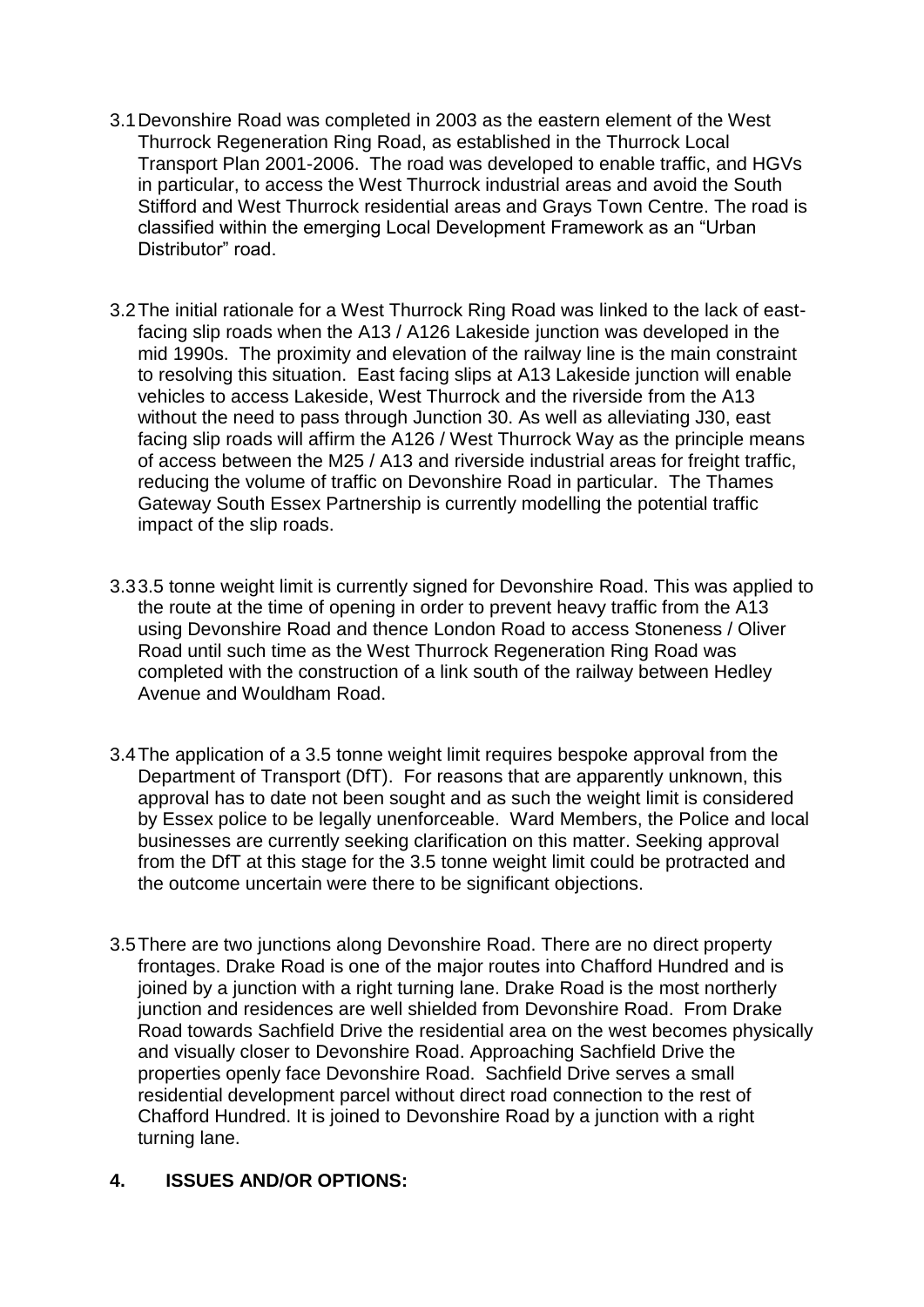- 4.1The current status of development proposals in the South Stifford area has evolved since the link was originally proposed in 2000. Permission has been granted for residential development on the site of the Askews Farm Industrial area adjacent to the southern end of Devonshire Road. The industrial activity will be moved northwards towards the Tank Farm, which will have its own access on to Devonshire Road, as part of a development agreement. Heavy vehicle access will therefore need to be provided to this part of Devonshire Road in the future.
- 4.2The Development Corporation has published residential proposals for the Fiddlers reach site, directly accessed by Hedley Avenue / Wouldham Road. This is reflected in the Preferred Option of the Local Development Framework. Whilst there may still be a need for a link road through the site to relieve pressure on other routes such as London Road, the future demand for industrial traffic in the area is uncertain.
- 4.3The swiftest measure to resolve the uncertainty over the existing 3.5 tonne weight restriction at the same time as responding positively to some of the Chafford residents' concerns is be to make an Order under the Road Traffic Regulation Act 1984 to restrict traffic over 7.5 tonnes on Devonshire Road.
- 4.4This could either be a Permanent (Section 1), Temporary (Section 14) or Experimental (Section 9) measure under the terms of the Act. A report proposing a Temporary Order has previously been circulated to Ward Members (dated 13 February), citing grounds of likelihood of danger to the public. In response to concerns raised by Members it is accepted that there is insufficient evidence to support this way forward, therefore it is recommended that an Experimental Order be made in the interest of resolving the issues referred at Section 2 of this report.
- 4.5An Experimental Order would last for 12 months, and would act as a period of consultation, enabling the Council to receive views on the matter. An Experimental Order will additionally allow the longer-term land use and traffic management issues in the area to unfold and be studied. A Permanent Order may require the road to be reclassified within the emerging route hierarchy.
- 4.6A 7.5 tonne limit does not require reference to the DfT, however making the Order requires the Council to conform to the Local Authorities' Traffic Regulations Act (Procedure)(England & Wales) Regulations 1996. This establishes that consultation should be undertaken with the police and the fire service. Public Notices are required to be published in the local press, as well as either ends of the route at the Council's discretion.

## **5. IMPACT ON CORPORATE PRIORITIES:**

5.1 The making of the Order impacts upon the Council's priority for creating a built environment that meets peoples' needs.

## **6. OVERVIEW AND SCRUTINY:**

6.1 This matter has not been considered by Overview & Scrutiny.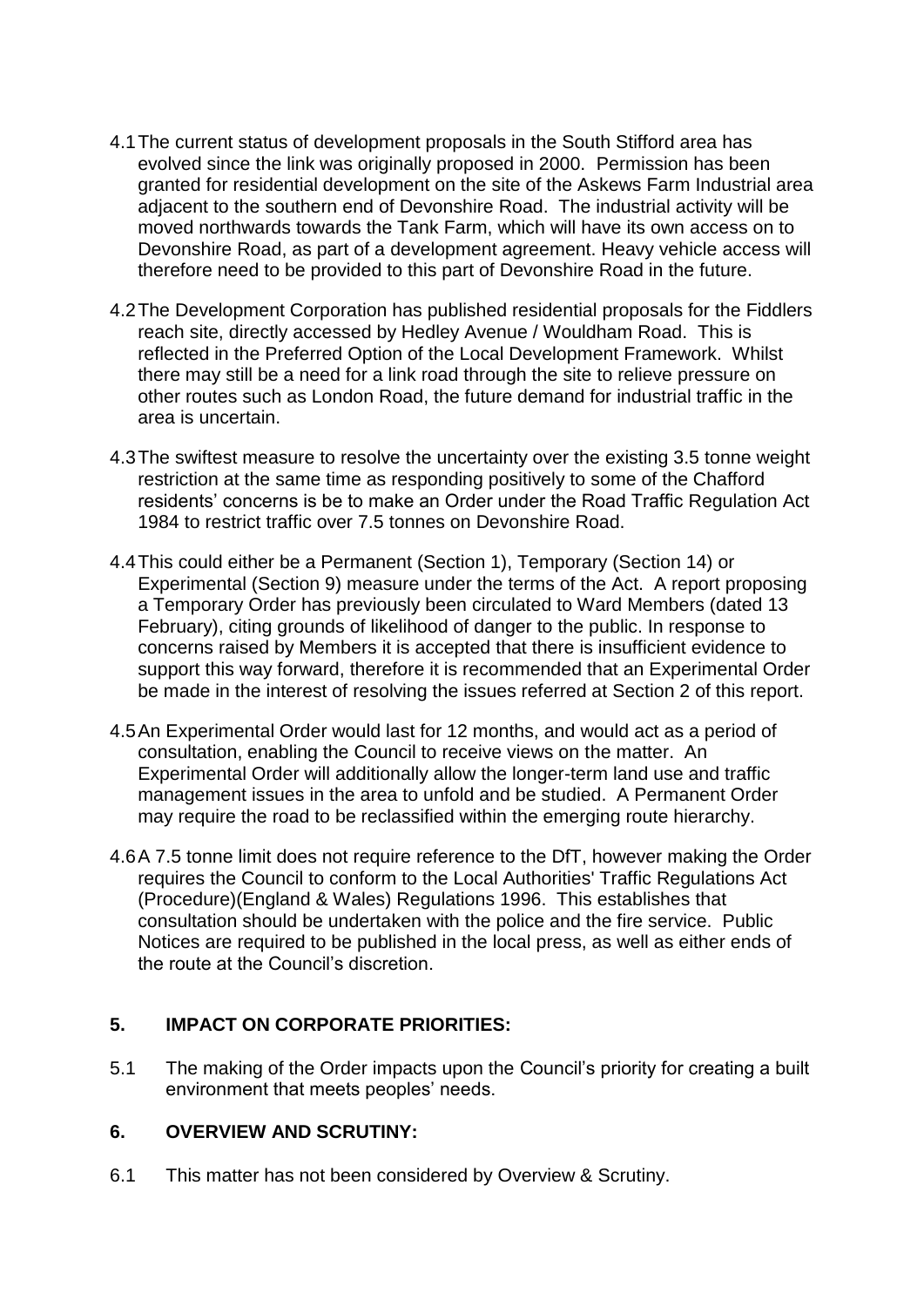| <b>RELEVANT POLICIES</b><br><b>FINANCIAL IMPLICATIONS</b> |                                                                    |                                                                                                                                                                                                                                                                                                                                                                         |               |  |
|-----------------------------------------------------------|--------------------------------------------------------------------|-------------------------------------------------------------------------------------------------------------------------------------------------------------------------------------------------------------------------------------------------------------------------------------------------------------------------------------------------------------------------|---------------|--|
|                                                           |                                                                    |                                                                                                                                                                                                                                                                                                                                                                         |               |  |
|                                                           |                                                                    | e-mail: tmadden@thurrock.gov.uk                                                                                                                                                                                                                                                                                                                                         |               |  |
|                                                           | existing budget for Highways & Transportation.                     | The costs associated with implementing the Experimental Order (replacing road<br>signs, publishing order etc) will not exceed £5,000, and can be borne from within the                                                                                                                                                                                                  |               |  |
| <b>LEGAL IMPLICATIONS</b>                                 |                                                                    |                                                                                                                                                                                                                                                                                                                                                                         |               |  |
| (Prepared by:                                             | <b>Lyn Meadows</b>                                                 |                                                                                                                                                                                                                                                                                                                                                                         | 01375 652822) |  |
|                                                           |                                                                    | e-mail:Imeadows@thurrock.gov.uk                                                                                                                                                                                                                                                                                                                                         |               |  |
| exceeding 18 months.                                      |                                                                    | Section 9 of the Road Traffic Regulation Act 1984 enables the Council to make an<br>experimental traffic regulation order containing any of the provisions which may be<br>included in a traffic regulation order. An experimental order may not last for a period                                                                                                      |               |  |
|                                                           | out consultation and will evaluate the effectiveness of the order. | Prior to making an experimental traffic order the Council must carry out consultation<br>and give notice in a local newspaper that an order is to be made. The order will not<br>come into effect until 7 days after it has been advertised, but there is no right to object<br>to the order. During the 12 month period proposed for the order, the Council will carry |               |  |
| a permanent order.                                        |                                                                    | Persons concerned about the impact of the order will have the opportunity, during the<br>experimental period, to make representations about why the order should not become                                                                                                                                                                                             |               |  |
|                                                           | over 7.5 tonnes in weight, under a temporary order.                | Although the Council can make a temporary traffic order in some circumstances, it is<br>not possible to impose a weight restriction on heavy commercial vehicles, i.e. those                                                                                                                                                                                            |               |  |
|                                                           | <b>DIVERSITY &amp; EQUALITY IMPLICATIONS</b>                       |                                                                                                                                                                                                                                                                                                                                                                         |               |  |
| (Prepared by: Samson De Alyn                              |                                                                    | 01375 652472)                                                                                                                                                                                                                                                                                                                                                           |               |  |
|                                                           |                                                                    | e-mail: sdealyn@thurrock.gov.uk                                                                                                                                                                                                                                                                                                                                         |               |  |
|                                                           |                                                                    |                                                                                                                                                                                                                                                                                                                                                                         |               |  |